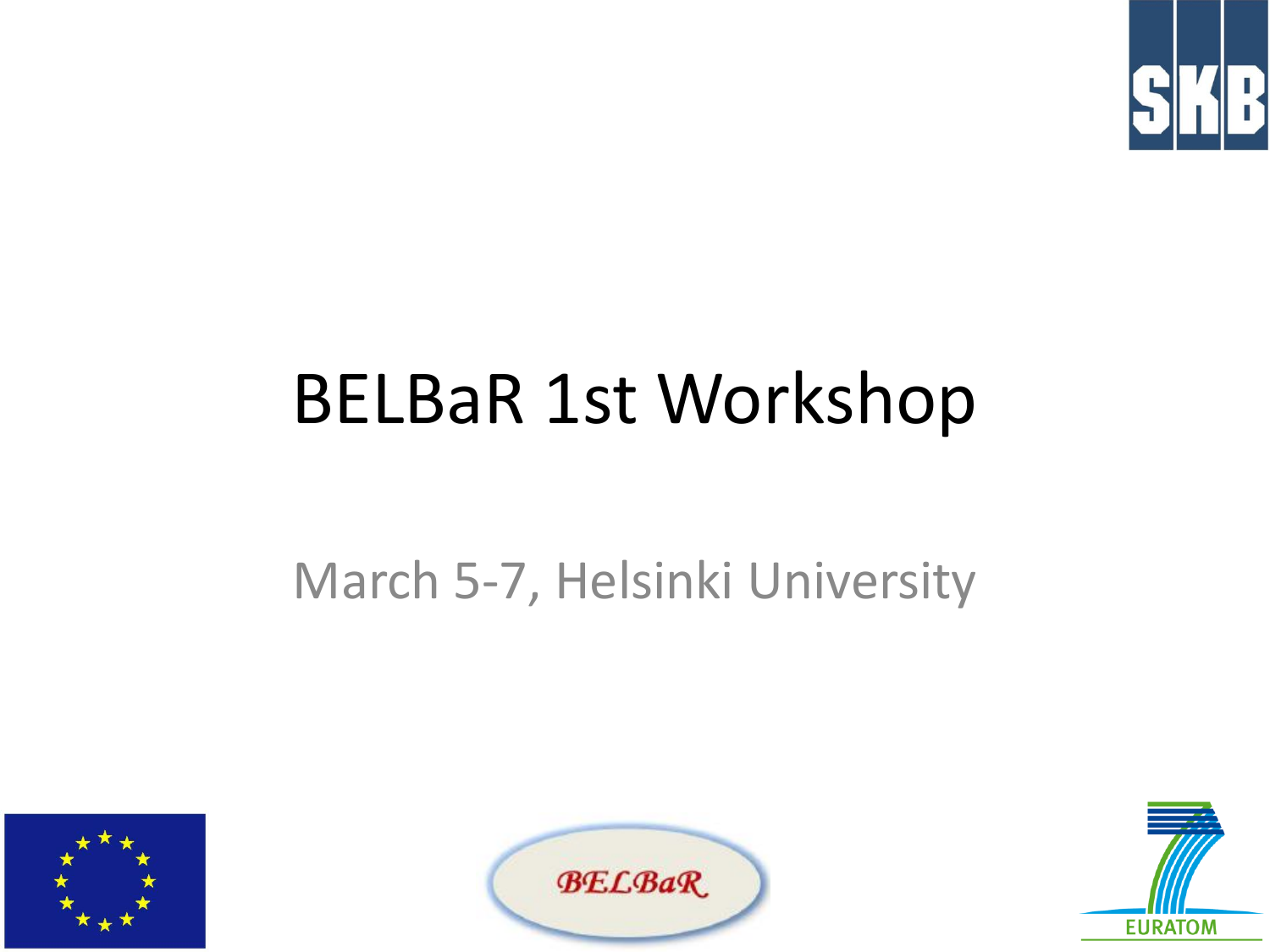## BELBaR



- BELBaR is a Collaborative Project within the Seventh Framework Programme of the European Atomic Energy Community (Euratom) for nuclear research and training activities.
- The main aim of BELBaR is to increase knowledge of the processes that control clay colloid stability, generation and its ability to transport radionuclides.
- The overall purpose of the project is to come up with a new way of treating issues in long-term safety/performance assessment.
- The project started March 1, 2012 and has a duration of 48 months.
- The project has 14 partners from seven European countries





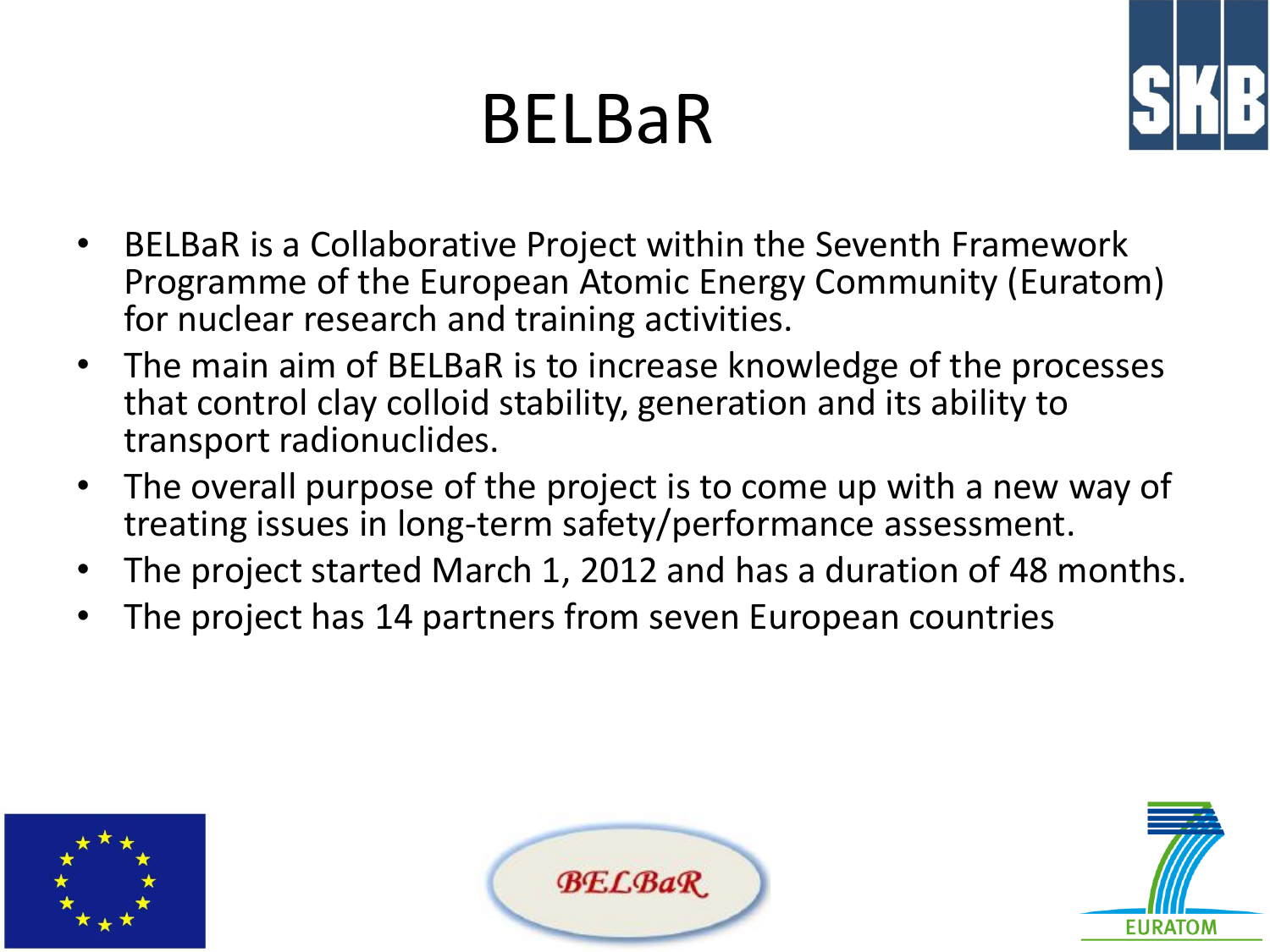### BELBaR









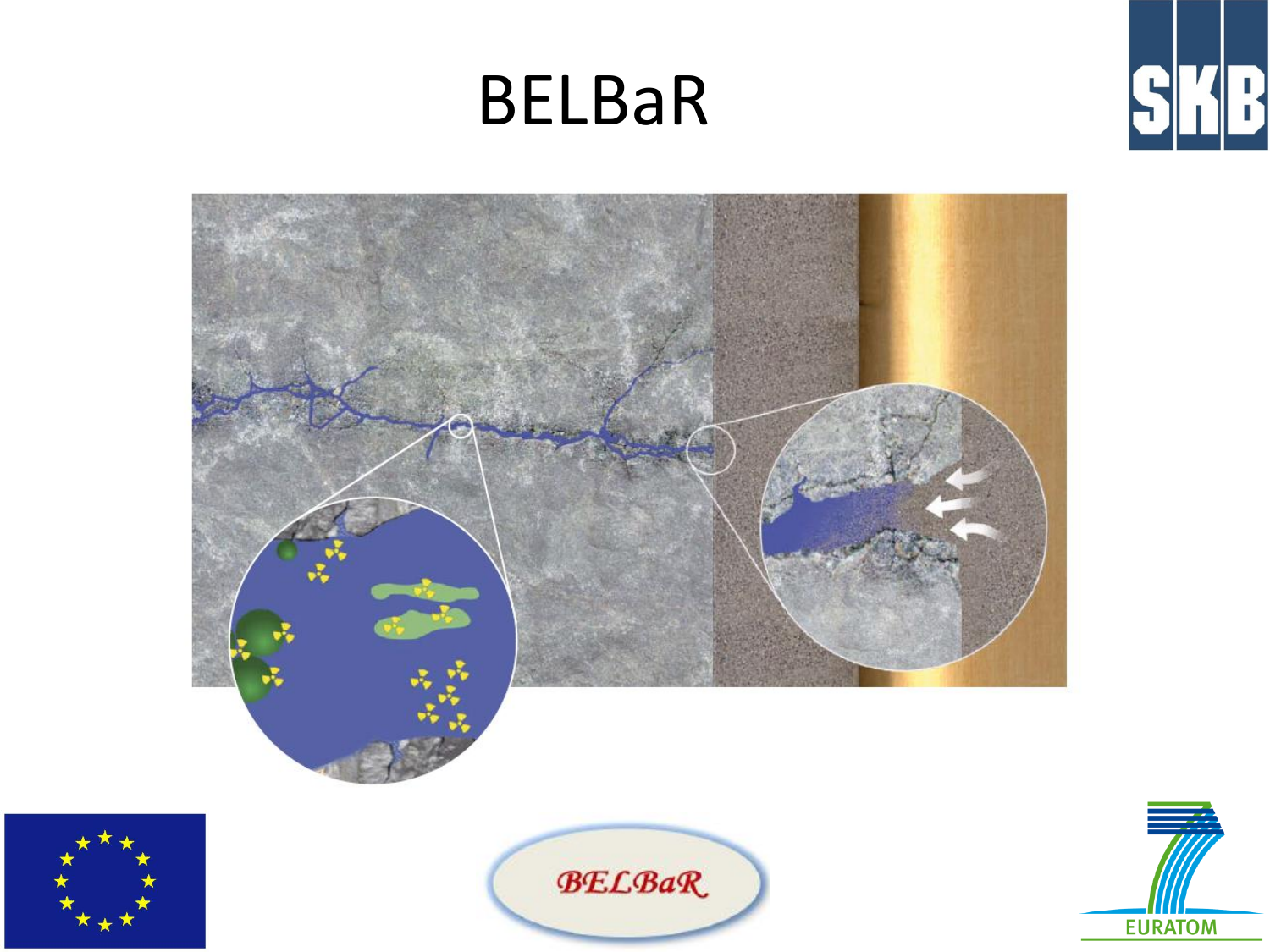

# Purpose of Workshop

- Dissemination of initial findings
- Establish a network of specialists from various areas with a range of expertise relevant to the project
	- Transfer of knowledge and collaboration
- General scientific session
	- Invited speaker





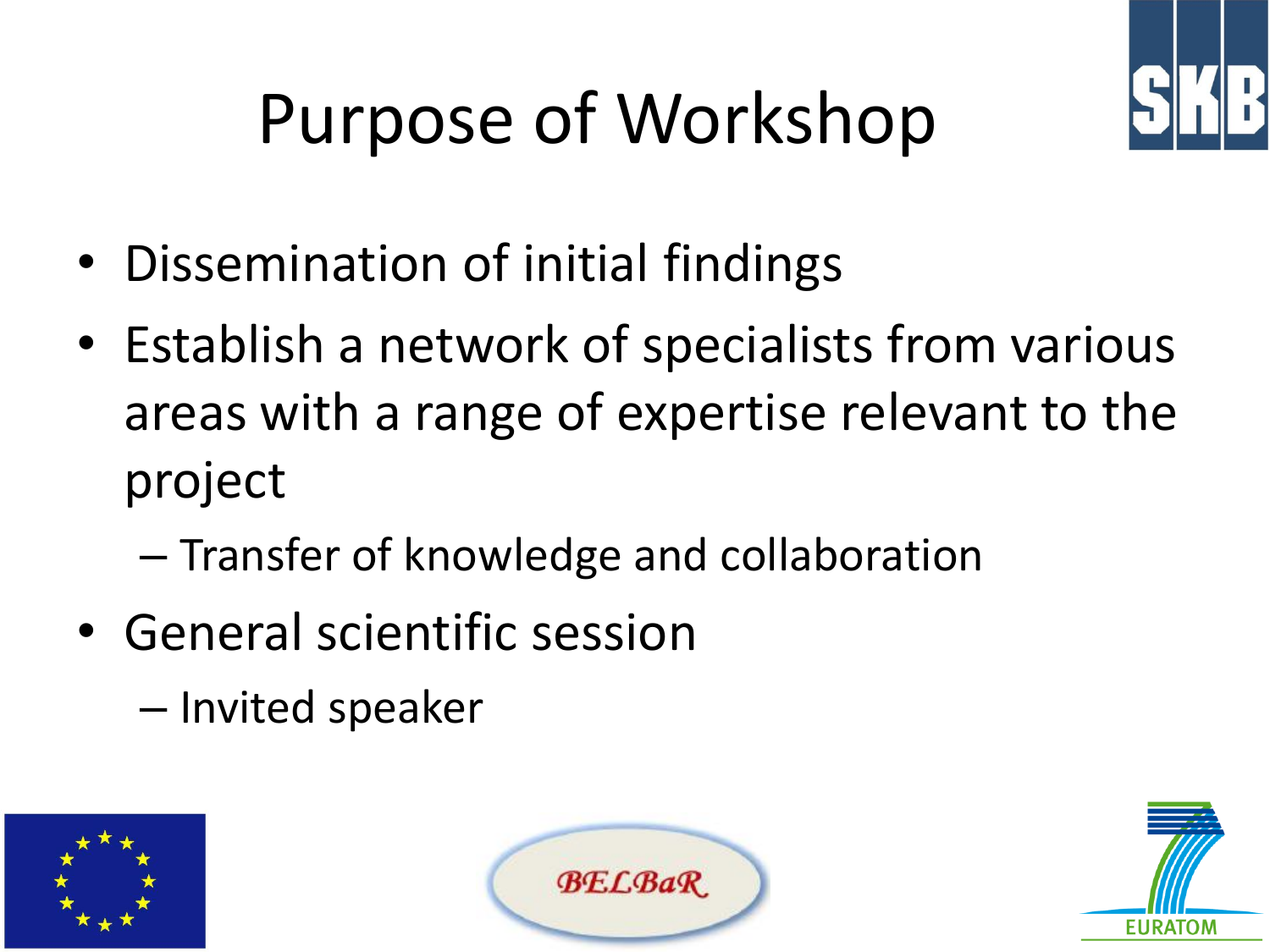

# Finished Deliverables

- D1.1 Report that defines the relevant type and values of the parameters selected for experimental and modelling work:
	- Month 2, SKB, RE
- D6.1 Website for public and partner use
	- Month 3, SKB, PU & RE
- D6.2 Project presentation
	- Month 3, SKB, PU
- D6.3 Communication Action Plan
	- Month 6, SKB, PU
- D6.4 Review of Dissemination project plan (Missing)
	- Month 6 SKB, RE
- D1.2 Summary of current state-of-the-art regarding treatment of colloids and related issues in the long term safety case
	- Month 6, NDA, PU
- D4.1 State of the art report on experimental techniques used for investigations of clay colloid stability, including an establishment of protocol for rheology and turbidity experiments
	- Month 6, Clay Technology, PU
- D5.1 Description of conceptual models and the related mathematical models to support
	- Month 6 Posiva, PU
- D1.3 Workshop 1
	- Month 9, PU





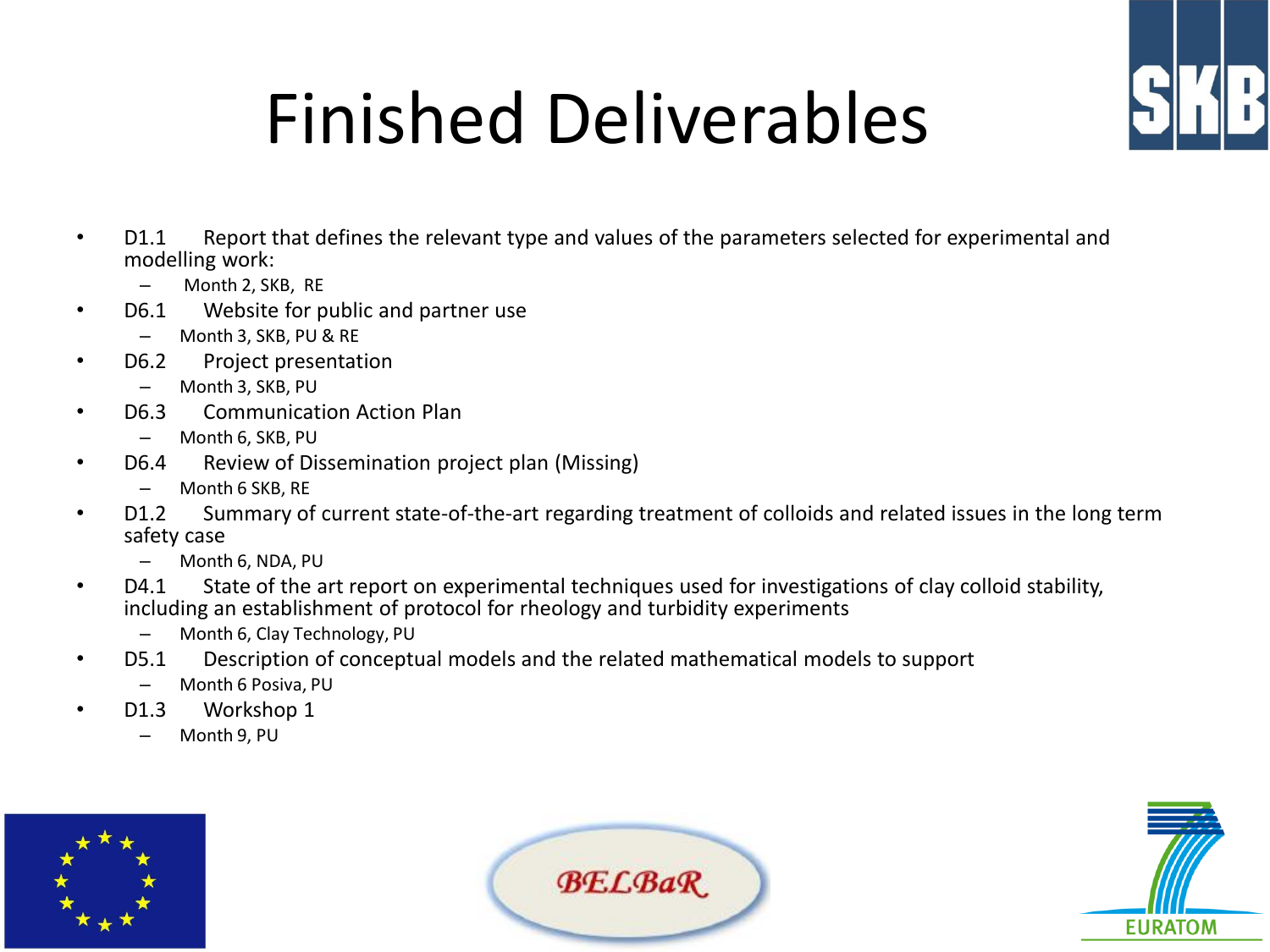

# Upcoming Deliverables

- D6.5 End User Review Board evaluation report on first annual meeting
	- Month 12, SKB, PU
- D2.1 Progress Report on the effects of the water chemistry, clay chemistry and water/clay interactions on erosion processes
	- Month 15, CIEMAT, PU
- D.2.2 Progress Report on erosion processes under flowing water conditions.
	- Month 15, KTH, PU
- D2.3 Progress Report on the analysis and characterization of the bentonite gel and colloids obtained in erosion tests:
	- Month 15, JyU, PU
- D3.1 Progress report on microscale investigations on colloid mobility controlling processes.
	- Month 15, MSU, PU
- D3.2 Progress report on macroscale investigations on colloid mobility in near-natural systems
	- Month 15, HU, UJV/REZ, PU
- D3.3 Process report on understanding of radionuclide colloid interaction with special emphasis on sorption reversibility
	- Month 15, UNIMANCH,PU
- D4.2 Progress Report on the effect of pH on clay colloid stability
	- Month 15, CIEMAT, PU
- D4.3\* Status report on the theoretical understanding of the effect of Ca on clay gel stability
	- Month 15, KTH, PU